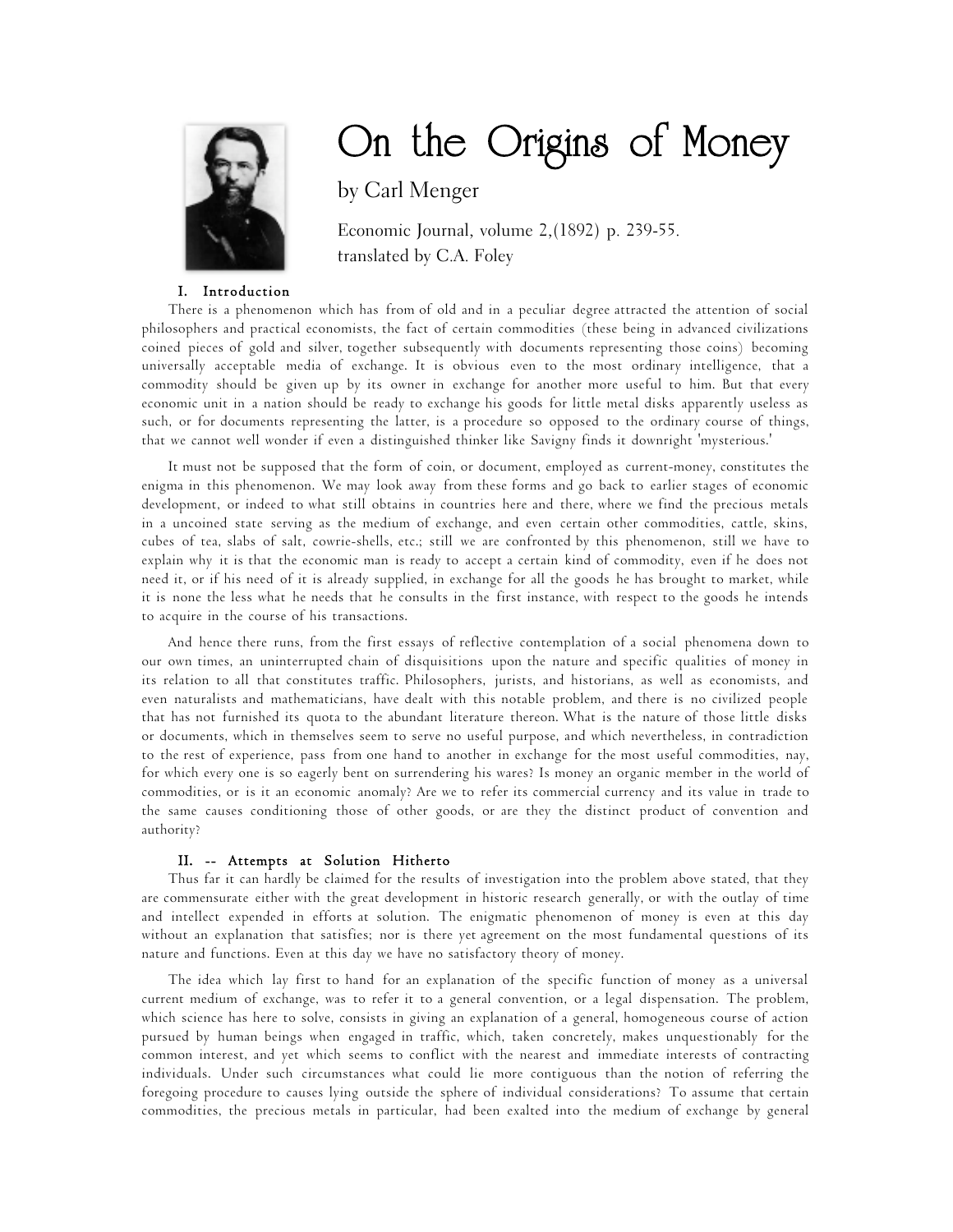convention or law, in the interest of commonweal, solved the difficulty, and solved it apparently the more easily and naturally inasmuch as the shape of the coins seemed to be a token of state regulation. Such in fact is the opinion of Plato, Aristotle, and the Roman jurists, closely followed by the mediaeval writers. Even the more modern developments in the theory of money have not in substance got beyond this standpoint.(1\*)

Tested more closely, the assumption underlying this theory gave room to grave doubts. An event of such high and universal significance and of notoriety so inevitable, as the establishment by law or convention of a universal medium of exchange, would certainly have been retained in the memory of man, the more certainly inasmuch as it would have had to be performed in a great number of places. Yet no historical monument gives us trustworthy tidings of any transactions either conferring distinct recognition on media of exchange already in use, or referring to their adoption by peoples of comparatively recent culture, much less testifying to an initiation of the earliest ages of economic civilization in the use of money.

And in fact the majority of theorists on this subject do not stop at the explanation of money as stated above. The peculiar adaptability of the precious metals for purposes of currency and coining was noticed by Aristotle, Xenophon, and Pliny, and to a far greater extent by John Law, Adam Smith and his disciples, who all seek a further explanation of the choice made of them as media of exchange, in their special qualifications. Nevertheless it is clear that the choice of the precious metals by law and convention, even if made in consequence of their peculiar adaptability for monetary purposes, presupposes the pragmatic origin of money, and selection of those metals, and that presupposition is unhistorical. Nor do even the theorists above mentioned honestly face the problem that is to be solved, to wit, the explaining how it has come to pass that certain commodities (the precious metals at certain stages of culture) should be promoted amongst the mass of all other commodities, and accepted as the generally acknowledged media of exchange. It is a question concerning not only the origin but also the nature of money and its position in relation to all other commodities.

# III. The Problem of the Genesis of a Medium of Exchange.

In primitive traffic the economic man is awaking but very gradually to an understanding of the economic advantages to be gained by exploitation of existing opportunities of exchange. His aims are directed first and foremost, in accordance with the simplicity of all primitive culture, only at what lies first to hand. And only in that proportion does the value in use of the commodities he seeks to acquire, come into account in his bargaining. Under such conditions each man is intent to get by way of exchange just such goods as he directly needs, and to reject those of which he has no need at all, or with which he is already sufficiently provided. It is clear then, that in those circumstances the number of bargains actually concluded must lie within very narrow limits. Consider how seldom it is the case, that a commodity owned by somebody is of less value in use than another commodity owned by somebody else! And for the latter just the opposite relation is the case. But how much more seldom does it happen that these two bodies meet! Think, indeed, of the peculiar difficulties obstructing the immediate barter of goods in those cases, where supply and demand do not quantitatively coincide; where, e.g., an indivisible commodity is to be exchanged for a variety of goods in the possession of different person, or indeed for such commodities as are only in demand at different times and can be supplied only by different persons! Even in the relatively simple and so often recurring case, where an economic unit, A, requires a commodity possessed by B, and B requires one possessed by C, while C wants one that is owned by A -- even here, under a rule of mere barter, the exchange of the goods in question would as a rule be of necessity left undone.

These difficulties would have proved absolutely insurmountable obstacles to the progress of traffic, and at the same time to the production of goods not commanding a regular sale, had there not lain a remedy in the very nature of things, to wit, the different degrees of saleableness (Absatzfahigkeit) of commodities. The difference existing in this respect between articles of commerce is of the highest degree of significance for the theory of money, and of the market in general. And the failure to turn it adequately to account in explaining the phenomena of trade, constitutes not only as such a lamentable breach in our science, but also one of the essential causes of the backward state of monetary theory. The theory of money necessarily presupposes a theory of the saleableness of goods. If we grasp this, we shall be able to understand how the almost unlimited saleableness of money is only a special case, -- presenting only a difference of degree -- of a generic phenomenon of economic life -- namely, the difference in the saleableness of commodities in general.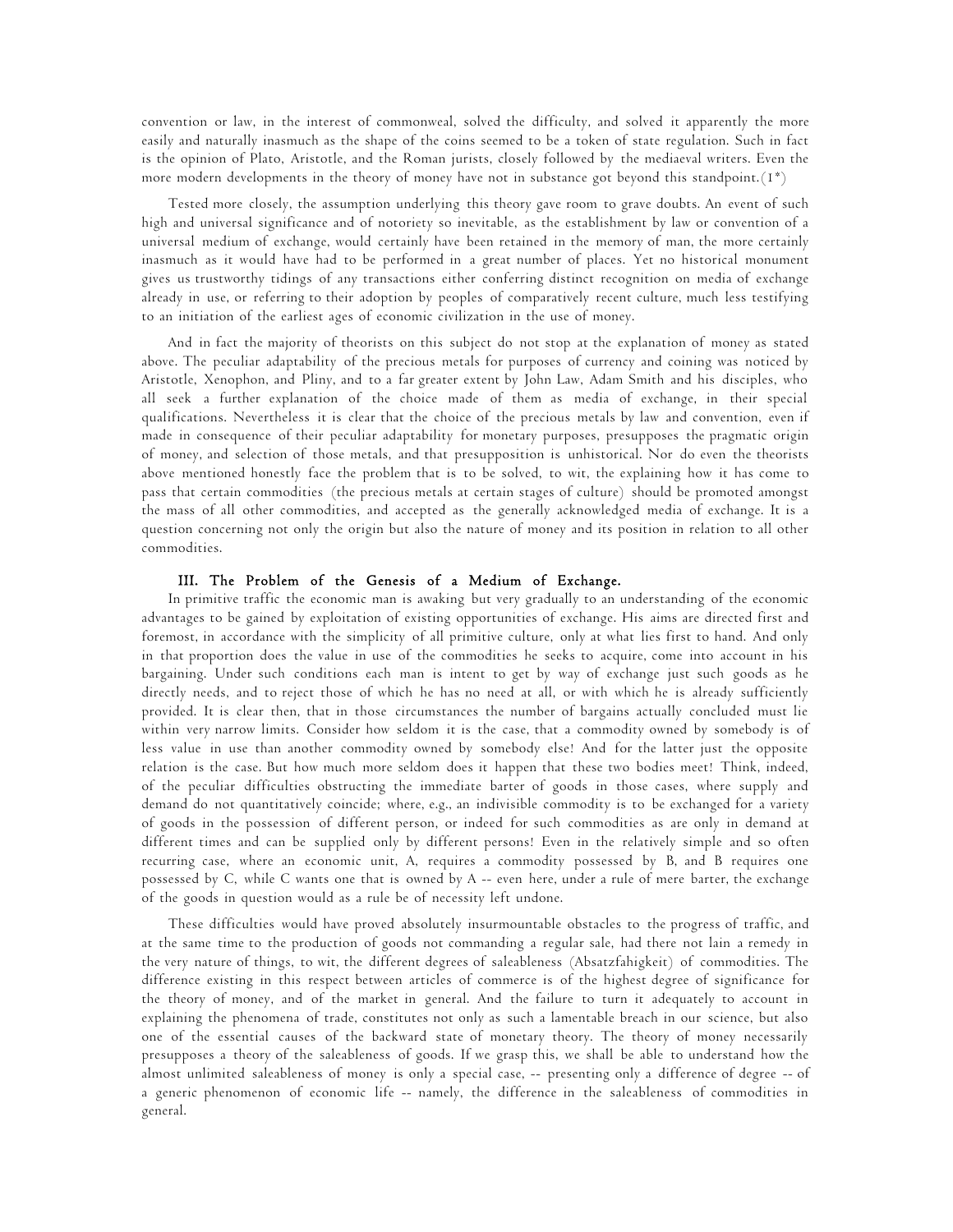## IV. Commodities as More or Less Saleable.

It is an error in economics, as prevalent as it is patent, that all commodities, at a definite point of time and in a given market, may be assumed to stand to each other in a definite relation of exchange, in other words, may be mutually exchanged in definite quantities at will. It is not true that in any given market 10 cwt. of one article = 2 cwt. of another = 3 lbs. of a third article, and so on. The most cursory observation of market phenomena teaches us that it does not lie within our power, when we have bought an article for a certain price, to sell it again forthwith at the same price. If we but try to dispose of an article of clothing, a book, or a work of art, which we have just purchased, in the same market, even though it be all once, before the same juncture of conditions has altered, we shall easily convince ourselves of the fallaciousness of such an assumption. The price at which any one can at pleasure buy a commodity at a given market and a given point of time, and the price at which he can dispose of the same at pleasure, are two essentially different magnitudes.

This holds good of wholesale as well as retail prices. Even such marketable goods as corn, cotton, pigiron, cannot be voluntarily disposed of for the price at which we have purchased them. Commerce and speculation would be the simplest things in the world,if the theory of the 'objective equivalent in goods' were correct, if it were actually true, that in a given market and at a given moment commodities could be mutually converted at will in definite quantitative relations -- could, in short, at a certain price be as easily disposed of as acquired. At any rate there is no such thing as a general saleableness of wares in this sense. The truth is, that even in the best organized markets, while we may be able to purchase when and what we like at a definite price, viz.: the purchasing price, we can only dispose of it again when and as we like at a loss, viz.: at the selling price. $(2^*)$ 

The loss experienced by any one who is compelled to dispose of an article at a definite moment, as compared with the current purchasing prices, is a highly variable quantity, as a glance at trade and at markets of specific commodities will show. If corn or cotton is to be disposed of at an organised market, the seller will be in a position to do so in practically any quantity, at any time he pleases, at the current price, or at most with a loss of only a few pence on the total sum. If it be a question of disposing, in large quantities, of cloth or silk-stuffs at will, the seller will regularly have to content himself with a considerable percentage of diminution in the price. Far worse is the case of one who at a certain point of time has to get rid of astronomical instruments, anatomical preparations, Sanskrit writings, and such hardly marketable articles!

If we call any goods or wares more or less saleable, according to the greater or less facility with which they can be disposed of at a market at any convenient time at current purchasing prices, or with less or more diminution of the same, we can see by what has been said, that an obvious difference exists in this connection between commodities. Nevertheless, and in spite of its great practical significance, it cannot be said that this phenomenon has been much taken into account in economic science. The reason of this is in part the circumstance, that investigation into the phenomena of price has been directed almost exclusively to the quantities of the commodities exchanged, and not as well to the greater or less facility with which wares may be disposed of at normal prices. In part also the reason is the thorough-going abstract method by which the saleableness of goods has been treated, without due regard to all the circumstances of the case.

The man who goes to market with his wares intends as a rule to dispose of them, by no means at any price whatever, but at such as corresponds to the general economic situation. if we are going to inquire into the different degrees of saleableness in goods so as to show its bearing upon practical life, we can only do so by consulting the greater or less facility with which they may be disposed of at prices corresponding to the general economic situation, that is, at economic prices. $(3^*)$  A commodity is more or less saleable according as we are able, with more or less prospect of success, to dispose of it at prices corresponding to the general economic situation, at economic prices.

The interval of time, moreover, within which the disposal of a commodity at the economic price may be reckoned on, is of great significance in an inquiry into its degree of saleableness. It matters not whether the demand for a commodity be slight, or whether on other grounds its saleableness be small; if its owner can only bide his time, he will finally and in the long run be able to dispose of it at economic prices. Since, however, this condition is often absent in the actual course of business, there arises for practical purposes an important difference between those commodities, on the one hand, which we expect to dispose of at any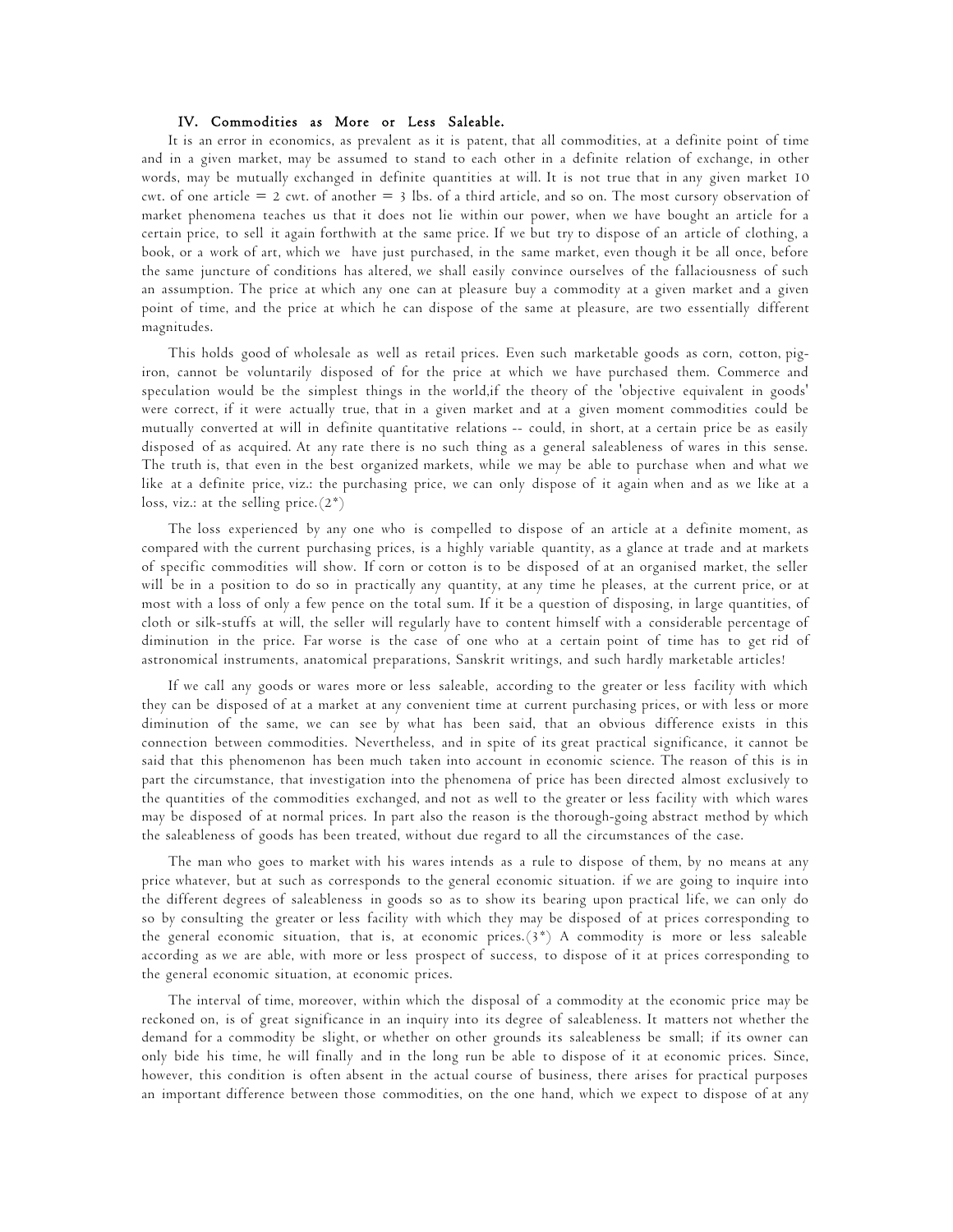given time at economic, or at least approximately economic, prices, and such goods, on the other hand, respecting which we have no such prospect, or at least not in the same degree, and to dispose of which at economic prices the owner foresees it will be necessary to wait for a longer or shorter period, or else to put up with a more or less sensible abatement in the price.

Again, account must be taken of the quantitative factor in the saleableness of commodities. Some commodities, in consequence of the development of markets and speculation, are able at any time to find a sale in practically any quantity at economic, approximately economic, prices. Other commodities can only find a sale at economic prices in smaller quantities, commensurate with the gradual growth of an effective demand, fetching a relatively reduced price in the case of a greater supply.

 V. Concerning the Causes of the Different Degrees of Saleableness in Commodities. The degree to which a commodity is found by experience to command a sale, at a given market, at any time, at prices corresponding to the economic situation (economic prices), depends upon the following circumstances.

- 1. Upon the number of persons who are still in want of the commodity in question, and upon the extent and intensity of that want, which is unsupplied, or is constantly recurring.
- 2. Upon the purchasing power of those persons.
- 3. Upon the available quantity of the commodity in relation to the yet unsupplied (total) want of it.
- 4. Upon the divisibility of the commodity, and any other ways in which it may be adjusted to the needs of individual customers.
- 5. Upon the development of the market, and of speculation in particular. And finally.
- 6. Upon the number and nature of the limitations imposed politically and socially upon exchange and consumption with respect to the commodity in question.

We may proceed, in the same way in which we considered the degree of the saleableness in commodities at definite markets and definite points of time,to set out the spatial and temporal limits of their saleableness. In these respects also we observe in our markets some commodities, the saleableness of which is almost unlimited by place or time, and others the sale of which is more or less limited.

The spatial limits of the saleableness of commodities are mainly conditioned --

- 1. By the degree to which the want of the commodities is disturbed in space.
- 2. By the degree to which the goods lend themselves to transport,and the cost of transport incurred in proportion to their value.
- 3. By the extent to which the means of transport and of commerce generally are developed with respect to different classes of commodities.
- 4. By the local extension of organised markets and their inter-communication by 'arbitrage'.
- 5. By the differences in the restrictions imposed upon commercial inter-communication with respect to different goods, to interlocal and, in particular, in international trade.

The time limits to the saleableness of commodities are mainly conditioned --

- 1. By permanence in the need of them (their independence of fluctuation in the same).
- 2. Their durability, i.e. their suitableness for preservation.
- 3. The cost of preserving and storing them.
- 4. The rate of interest.
- 5. The periodicity of a market for the same.
- 6. The development of speculation and in particular of time-bargains in connection with the same.
- 7. The restrictions imposed politically and socially on their being transferred from one period of time to another.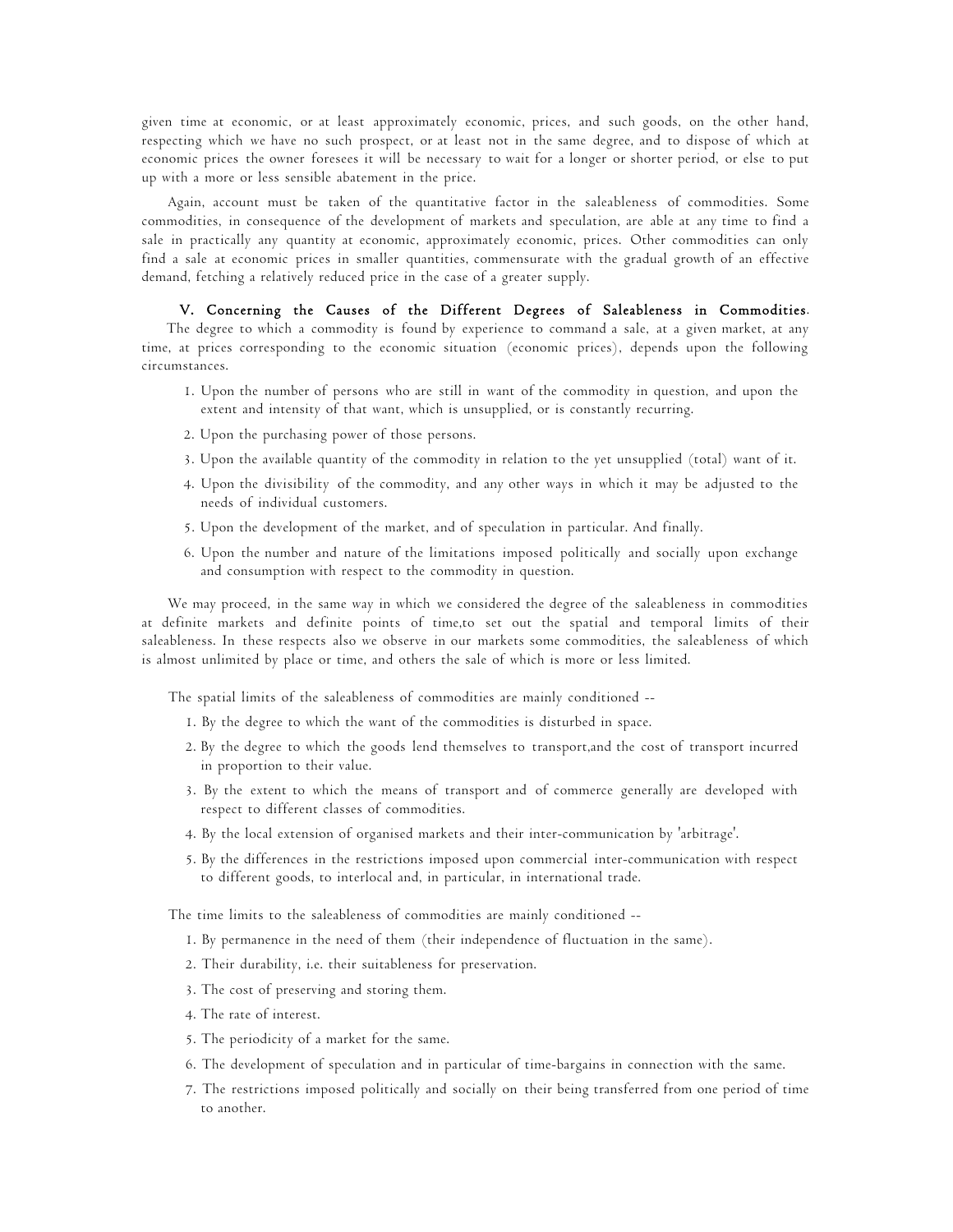All these circumstances, on which depend the different degrees of, and the different local and temporal limits to, the saleableness of commodities, explain why it is that certain commodities can be disposed of with ease and certainty in definite markets, i.e. within local and temporal limits, at any time and in practically any quantities, at prices corresponding to the general economic situation, while the saleableness of other commodities is confined within narrow spatial, and again, temporal, limits: and even within these the disposal of the commodities in question is difficult, and, in so far as the demand cannot be waited for, is not to be brought about without a more or less sensible diminution in price.

## VI. On the Genesis of Media of Exchange. (4\*)

It has long been the subject of universal remark in centres of exchange, that for certain commodities there existed a greater, more constant, and more effective demand than for other commodities less desirable in certain respects, the former being such as correspond to a want on the part of those able and willing to traffic, which is at once universal and, by reason of the relative scarcity of the goods in question, always imperfectly satisfied. And further, that the person who wishes to acquire certain definite goods in exchange for his own is in a more favourable position, if he brings commodities of this kind to market, than if he visits the markets with goods which cannot display such advantages, or at least not in the same degree. Thus equipped he has the prospect of acquiring such goods as he finally wishes to obtain, not only with greater ease and security, but also, by reason of the steadier and more prevailing demand for his own commodities, at prices corresponding to the general economic situation -- at economic prices. Under these circumstances, when any one has brought goods not highly saleable to market, the idea uppermost in his mind is to exchange them, not only for such as he happens to be in need of, but, if this cannot be effected directly, for other goods also, which, while he did not want them himself, were nevertheless more saleable than his own. By so doing he certainly does not attain at once the final object of his trafficking, to wit, the acquisition of goods needful to himself. Yet he draws nearer to that object. By the devious way of a mediate exchange, he gains the prospect of accomplishing his purpose more surely and economically than if he had confined himself to direct exchange. Now in point of fact this seems everywhere to have been the case. Men have been led, with increasing knowledge of their individual interests, each by his own economic interests, without convention, without legal compulsion, nay, even without any regard to the common interest, to exchange goods destined for exchange (their "wares") for other goods equally destined for exchange, but more saleable.

With the extension of traffic in space and with the expansion over ever longer intervals of time of prevision for satisfying material needs, each individual would learn, from his own economic interests, to take good heed that he bartered his less saleable goods for those special commodities which displayed, beside the attraction of being highly saleable in the particular locality, a wide range of saleableness both in time and place. These wares would be qualified by their costliness, easy transportability, and fitness for preservation (in connection with the circumstance of their corresponding to a steady and widely distributed demand), to ensure to the possessor a power, not only 'here' and 'now' but as nearly as possible unlimited in space and time generally, over all other market-goods at economic prices.

And so it has come to pass, that as man became increasingly conversant with these economic advantages, mainly by an insight become traditional, and by the habit of economic action, those commodities, which relatively to both space and time are most saleable, have in every market become the wares, which it is not only in the interest of every one to accept in exchange for his own less saleable goods, but which also are those he actually does readily accept. And their superior saleableness depends only upon the relatively inferior saleableness of every other kind of commodity, by which alone they have been able to become generally acceptable media of exchange.

It is obvious how highly significant a factor is habit in the genesis of such generally serviceable means of exchange. It lies in the economic interest of each trafficking individual to exchange less saleable for more saleable commodities. But the willing acceptance of the medium of exchange presupposes already a knowledge of these interest on the part of those economic subjects who are expected to accept in exchange for their wares a commodity which in and by itself is perhaps entirely useless to them. It is certain that this knowledge never arises in every part of a nation at the same time. It is only in the first instance a limited number of economic subjects who will recognize the advantage in such procedure, an advantage which, in and by itself, is independent of the general recognition of a commodity as a medium of exchange, inasmuch as such an exchange, always and under all circumstances, brings the economic unit a good deal nearer to his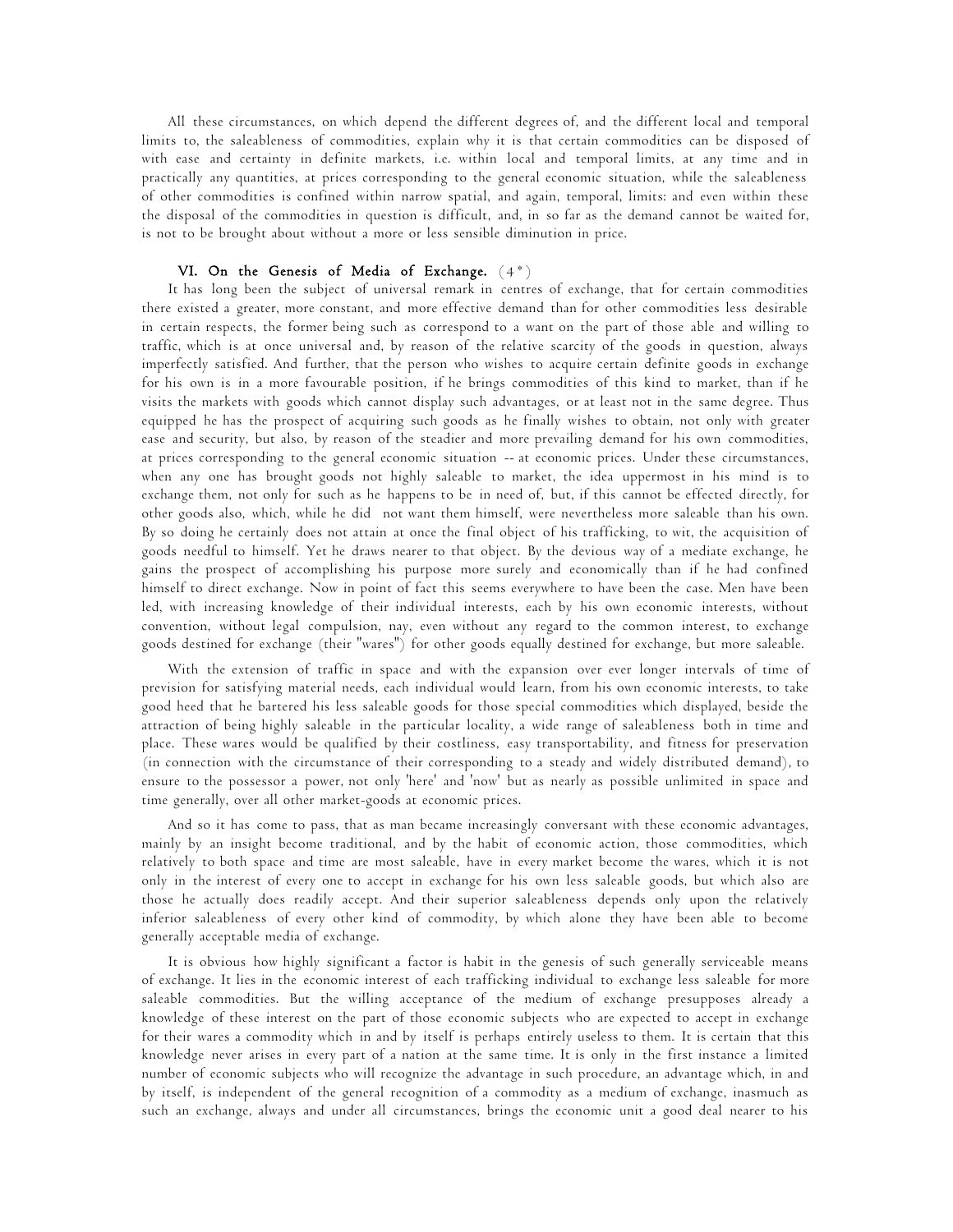goal, to the acquisition of useful things of which he really stands in need. But it is admitted, that there is no better method of enlightening any one about his economic interests than that he perceive the economic success of those who use the right means to secure their own. Hence it is also clear that nothing may have been so favourable to the genesis of a medium of exchange as the acceptance, on the part of the most discerning and capable economic subjects, for their own economic gain, and over a considerable period of time, of eminently saleable goods in preference to all others. In this way practice and a habit have certainly contributed not a little to cause goods, which were most saleable at any time, to be accepted not only by many, but finally by all, economic subjects in exchange for their less saleable goods; and not only so, but to be accepted from the first with the intention of exchanging them away again. Goods which had thus become generally acceptable media of exchange were called by the Germans Geld, from gelten, i.e. to pay, to perform, while other nations derived their designation for money mainly from the substance used, (5\*) the shape of the coin,  $(6^*)$  or even from certain kinds of coin.  $(7^*)$ 

It is not impossible for media of exchange, serving as they do the commonweal in the most emphatic sense of the word, to be instituted also by way of legislation, like other social institutions. But this is neither the only, nor the primary mode in which money has taken its origin. This is much more to be traced in the process depicted above, notwithstanding the nature of that process would be but very incompletely explained if we were to call it 'organic' or denote money as something 'primordial', or 'primaeval growth', and so forth. Putting aside assumptions which are historically unsound, we can only come fully to understand the origin of money by learning to view the establishment of the social procedure, with which we are dealing, as the spontaneous outcome, the unpremeditated resultant, of particular, individual efforts of the members of a society, who have little by little worked their way to a discrimination of the different degrees of saleableness in commodities. (8\*)

# VII. The Process of Differentiation between Commodities which have become Media of Exchange and the Rest.

When the relatively most saleable commodities have become 'money', the great event has in the first place the effect of substantially increasing their originally high saleableness. Every economic subject bringing less saleable wares to market, to acquire goods of another sort, has thenceforth a stronger interest in converting what he has in the first instance into the wares which have become money. For such persons, by the exchange of their less saleable wares for those which as money are most saleable, attain not merely, as heretofore, a higher probability, but the certainty, of being able to acquire forthwith equivalent quantities of every kind of commodity to be had in the market. And their control over these depends simply upon their pleasure and their choice. Pecuniam habens, habet omnem rem quem vult habere.

On the other hand, he who brings other wares than money to market, finds himself at a disadvantage more or less. To gain the same command over what the market affords, he must first convert his exchangeable goods into money. The nature of his economic disability is shown by the fact of his being compelled to overcome a difficulty before he can attain his purpose, which difficulty does not exist for, i.e. has already been overcome by, the man who owns a stock of money.

This has all the greater significance for practical life, inasmuch as to overcome this difficulty does not lie unconditionally within reach of him who brings less saleable goods to market, but depends in part upon circumstances over which the individual bargainer has no control. The less saleable are his wares, the more certainly will he have either to suffer the penalty in the economic price, or to content himself with awaiting the moment, when it will be possible for him to effect a conversion at economic prices. He who is desirous, in an era of monetary economy, to exchange goods of any kind whatever, which are not money, for other goods supplied in the market, cannot be certain of attaining this result at once, or within any predetermined interval of time, at economic prices. And the less saleable are the goods brought by an economic subject to market, the more unfavourably, for his own purposes, will his economic position compare with the position of those who bring money to market. Consider, e.g., the owner of a stock of surgical instruments, who is obliged through sudden distress, or through pressure from creditors, to convert it into money. The prices which it will fetch will be highly accidental, nay, the goods being of such limited saleableness, they will be fairly incalculable. And this holds good of all kinds of conversions which in respect of time are compulsory sales.(9\*) Other is his case who wants at a market to convert the commodity, which has become money, forthwith into other goods supplied at that market. He will accomplish his purpose, not only with certainty,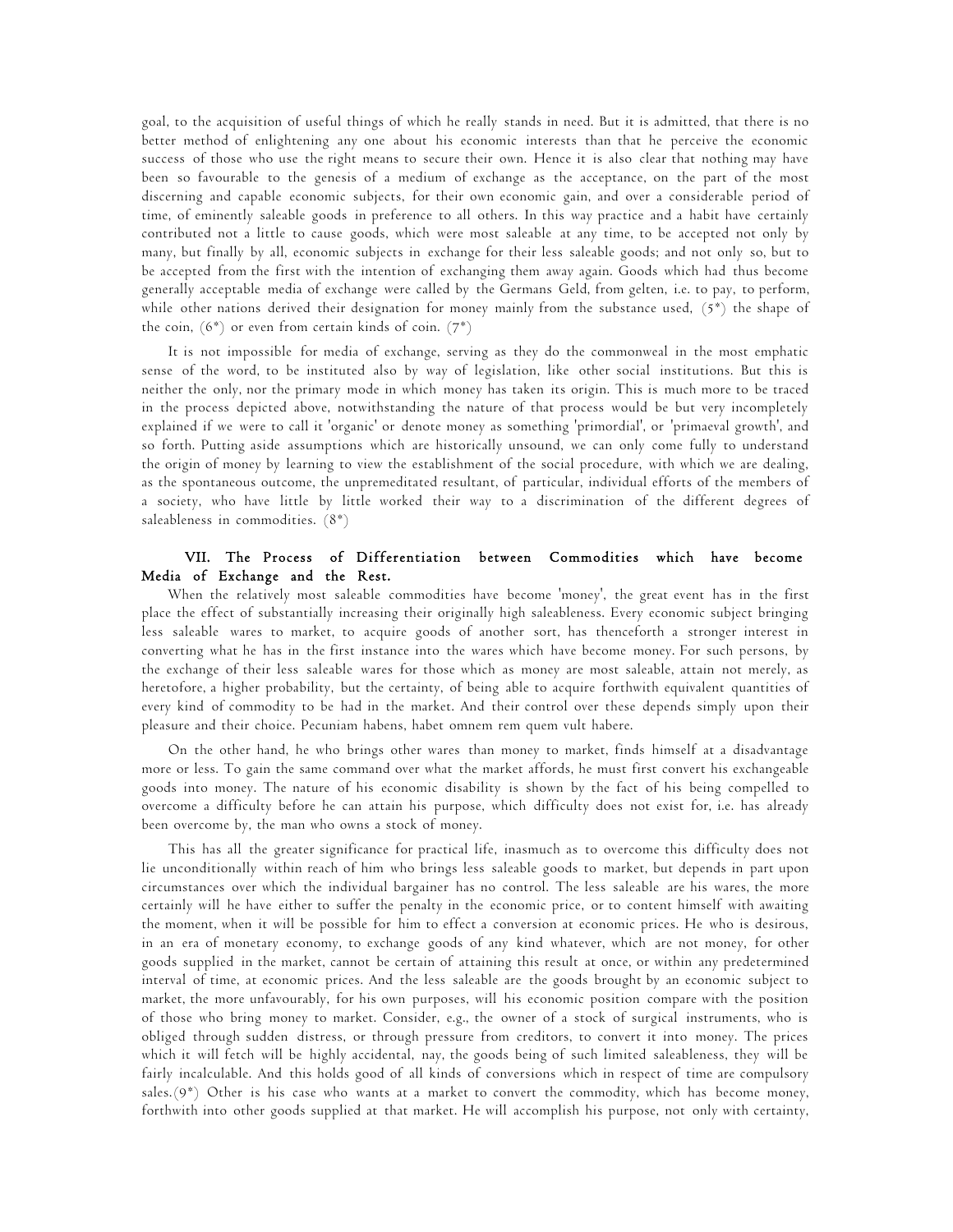but usually also at a price corresponding to the general economic situation. Nay, the habit of economic action has made us so sure of being able to procure in return for money any goods on the market, whenever we wish, at prices corresponding to the economic situation, that we are for the most part unconscious of how many purchases we daily propose to make, which, with respect to our wants and the time of concluding them, are compulsory purchases. Compulsory sales, on the other hand, in consequence of the economic disadvantage which they commonly involve, force themselves upon the attention of the parties implicated in unmistakable fashion. What therefore constitutes the peculiarity of a commodity which has become money is, that the possession of it procures for us at any time, i.e. at any moment we think fit, assured control over every commodity to be had on the market, and this usually at prices adjusted to the economic situation of the moment; the control, on the other hand, conferred by other kinds of commodities over market goods is, in respect of time, and in part of price as well, uncertain, relatively if not absolutely.

Thus the effect produced by such goods as are relatively most saleable becoming money is an increasing differentiation between their degree of saleableness and that of all other goods. And this difference in saleableness ceases to be altogether gradual, and must be regarded in a certain aspect as something absolute. The practice of every-day life, as well as jurisprudence, which closely adheres for the most part to the notions prevalent in every-day life, distinguish two categories in the wherewithal of traffic -- goods which have become money and goods which have not. And the ground of this distinction, we find, lies essentially in that difference in the saleableness of commodities set forth above -- a difference so significant for practical life and which comes to be further emphasized by intervention of the state. This distinction, moreover, finds expression in language in the difference of meaning attaching to 'money' and 'wares', to 'purchase' and 'exchange'. But it also affords the chief explanation of that superiority of the buyer over the seller, which has found manifold consideration, yet has hitherto been left inadequately explained.

## VIII. How the Precious Metals became Money.

The commodities, which under given local and time relations are most saleable, have become money among the same nations at different times, and among different nations at the same time, and they are diverse in kind. the reason why the precious metals have become the generally current medium of exchange among here and there a nation prior to its appearance in history, and in the sequel among all peoples of advanced economic civilization, is because their saleableness is far and away superior to that of all other commodities, and at the same time because they are found to be specially qualified for the concomitant and subsidiary functions of money.

There is no centre of population, which has not in the very beginnings of civilization come keenly to desire and eagerly to covet the precious metals, in primitive times for their utility and peculiar beauty as in themselves ornamental, subsequently as the choices materials for plastic and architectural decoration, and especially for ornaments and vessels of every kind. In spite of their natural scarcity, they are well distributed geographically, and, in proportion to most other metals, are easy to extract and elaborate. Further, the ratio of the available quantity of the precious metals to the total requirement is so small, that the number of those whose need of them is unsupplied, or at least insufficiently supplied, together with the extent of this unsupplied need, is always relatively large -- larger more or less than in the case of other more important, though more abundantly available, commodities. Again, the class of persons who wish to acquire the precious metals, is, by reason of the kind of wants which by these are satisfied, such as quite specially to include those members of the community who can most efficaciously barter; and thus the desire for the precious metals is as a rule more effective. Nevertheless the limits of the effective desire for the precious metals extend also to those strata of population who can les effectively barter, by reason of the great divisibility of the precious metals, and the enjoyment procured by the expenditure of even very small quantities of them in individual economy. Besides this there are the wide limits in time and space of the saleableness of the precious metals; a consequence, on the one hand, of the almost unlimited distribution in space of the need for them, together with their low cost of transport as compared with their value, and on the other hand, of their unlimited durability and the relatively slight cost of hoarding them. In no national economy which has advanced beyond the first stages of development are there any commodities, the saleableness of which is so little restricted in such a number of respects -- personally, quantitatively, spatially, and temporally -- as the precious metals. It cannot be doubted that, long before they had become the generally acknowledged media of exchange, they were, amongst very many peoples, meeting a positive and effective demand at all times and places, and practically in any quantity that found its way to market.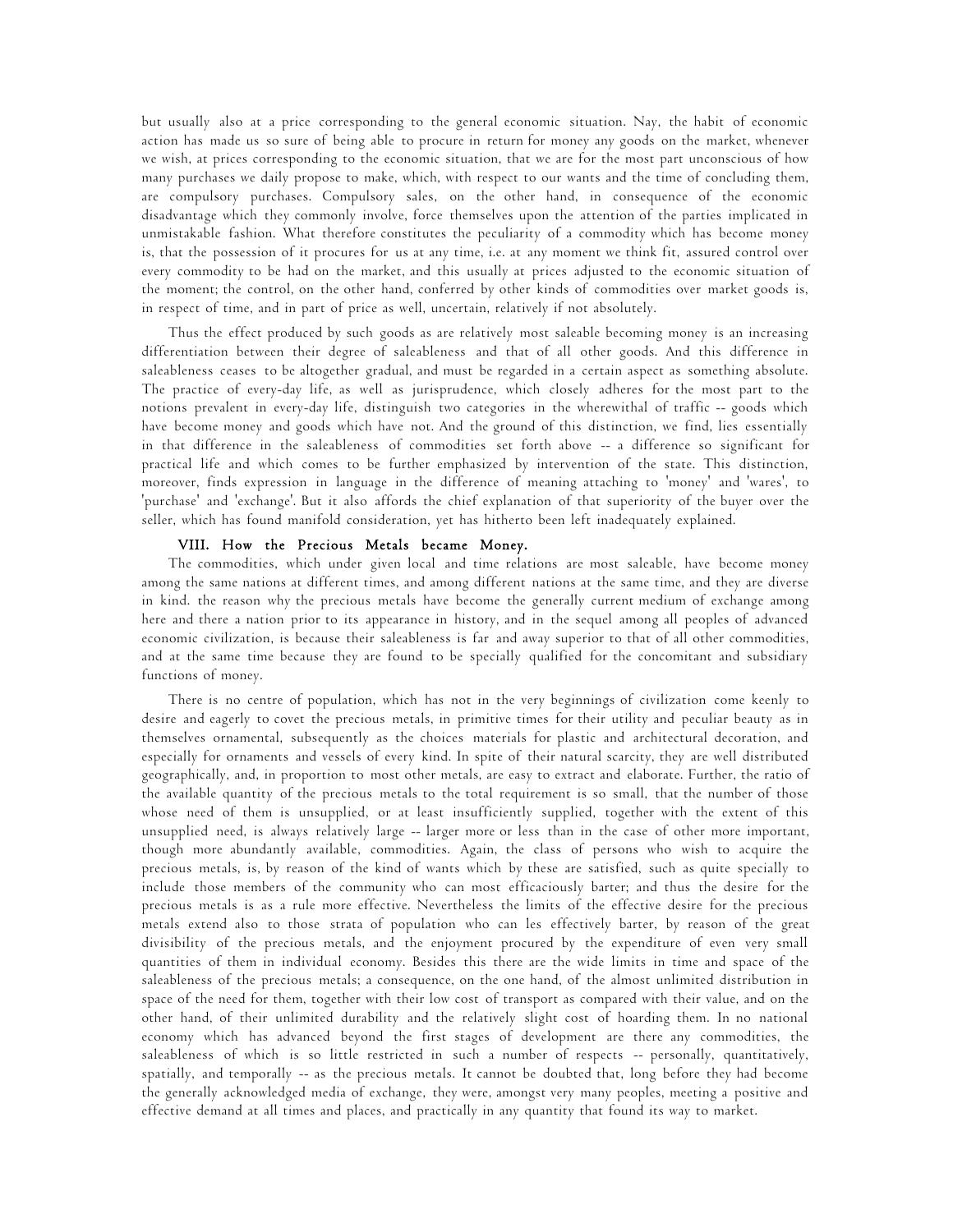Hence arose a circumstance, which necessarily became of special import for their becoming money. for any one under those conditions, having any of the precious metals at his disposal, there was not only the reasonable prospect of his being able to convert them in all markets at any time and practically in all quantities, but also -- and this is after all the criterion of saleableness -- the prospect of converting them at prices corresponding at any time to the general economic situation, at economic prices. The proportionately strong, persistent, and omnipresent desire on the part of the most effective bargainers has gone farther to exclude prices of the moment, of emergency, of accident, in the case of the precious metals, than in the case of any other goods whatever, especially since these, by reason of their costliness, durability, and easy preservation, had become the most popular vehicle for hoarding as well as the goods most highly favoured in commerce.

Under such circumstances it became the leading idea in the minds of the more intelligent bargainers,and then, as the situation came to be more generally understood, in the mind of every one, that the stock of goods destined to be exchanged for other goods must in the first instance be laid out in precious metals, or must be converted into them, or had already supplied his wants in that direction. But in and by this function, the precious metals are already constituted generally current media of exchange. In other words, they hereby function as commodities for which every one seeks to exchange his market-goods, not, as a rule, in order to consumption but entirely because of their special saleableness, in the intention of exchanging them subsequently for other goods directly profitable to him. No accident, nor the consequence of state compulsion, nor voluntary convention of traders effected this. It was the just apprehending of their individual self-interest which brought it to pass, that all the more economically advanced nations accepted the precious metals as money as soon as a sufficient supply of them had been collected and introduced into commerce. The advance from less to more costly money-stuffs depends upon analogous causes.

This development was materially helped forward by the ratio of exchange between the precious metals and other commodities undergoing smaller fluctuations, more or less, than that existing between most other goods, -- a stability which is due to the peculiar circumstances attending the production, consumption, and exchange of the precious metals, and is thus connected with the so-called intrinsic grounds determining their exchange value. It constitutes yet another reason why each man, in the first instance (i.e. till he invests in goods directly useful to him), should lay in his available exchange-stock in precious metals, or convert metals, and the consequent facility with which they can serve as res fungibiles in relations of obligation, have led to forms of contract by which traffic has been rendered more easy; this too has materially promoted the saleableness of the precious metals, and thereby their adoption as money. Finally the precious metals, in consequence of the peculiarity of their colour, their ring, and partly also their specific gravity, are with some practice not difficult to recognise, and through their taking a durable stamp can be easily controlled as to quality and weight; this too has materially contributed to raise their saleableness and to forward the adoption and diffusion of them as money.

#### IX. Influence of the Sovereign Power.

Money has not been generated by law. In its origin it is a social, and not a state institution. Sanction by the authority of the state is a notion alien to it. On the other hand, however, by state recognition and state regulation, this social institution of money has been perfected and adjusted to the manifold and varying needs of an evolving commerce, just as customary rights have been perfected and adjusted by statute law. Treated originally by weight, like other commodities, the precious metals have by degrees attained as coins a shape by which their intrinsically high saleableness has experienced a material increase. The fixing of a coinage so as to include all grades of value (Wertstufen), and the establishment and maintenance of coined pieces so as to win public confidence and, as far as possible, to forestall risk concerning their genuineness, weight, and fineness, and above all the ensuring their circulation in general, have been everywhere recognised as important functions of state administration.

The difficulties experienced in the commerce and modes of payment of any country from the competing action of the several commodities serving as currency, and further the circumstance, that concurrent standards induce a manifold insecurity in trade, and render necessary various conversions of the circulating media, have led to the legal recognition of certain commodities as money (to legal standards). And where more than one commodity has been acquiesced in, or admitted, as the legal form of payment, law or some system of appraisement has fixed a definite ratio of value amongst them.